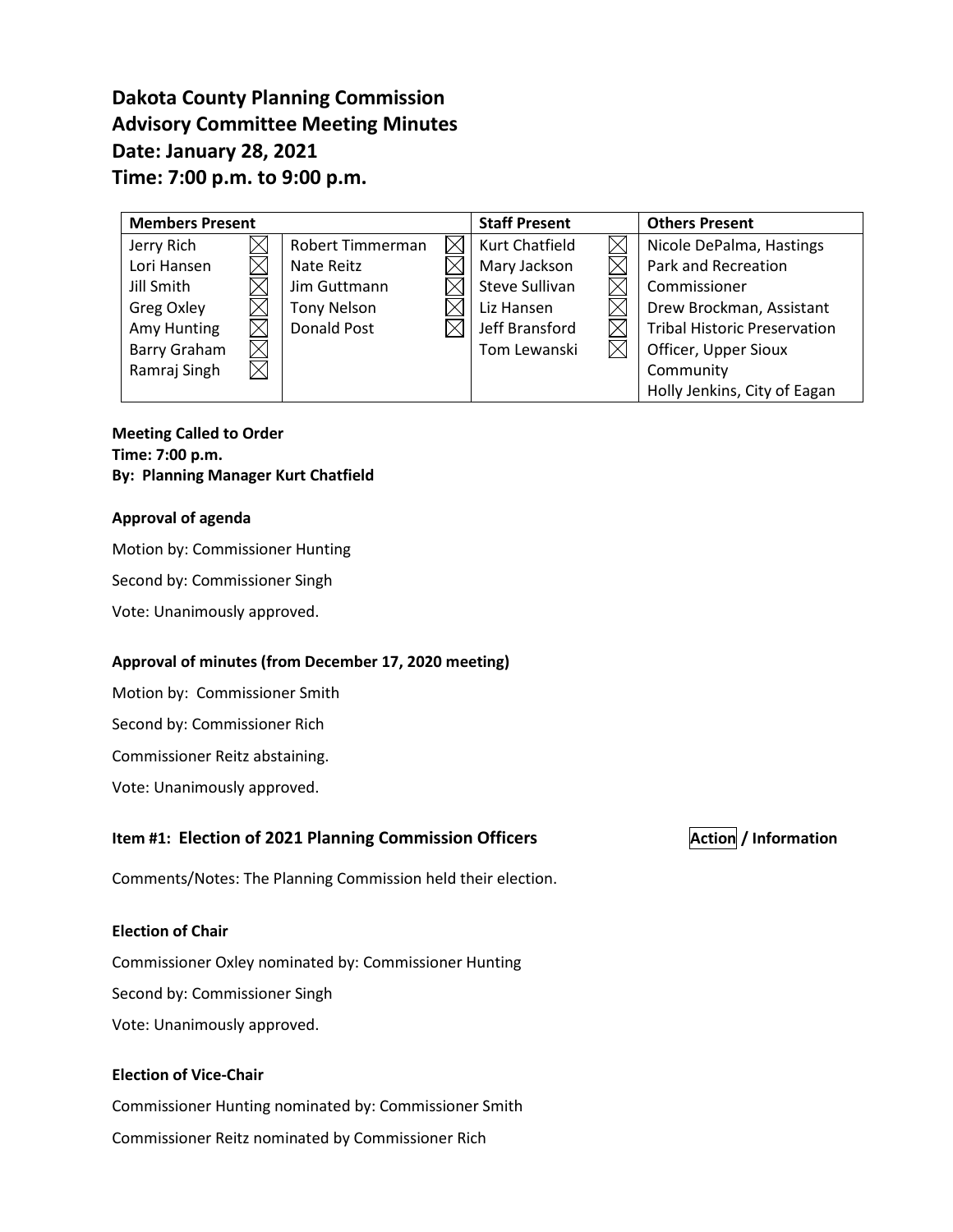In a Verbal Roll Call Vote: Commissioner Hunting received seven votes, and Commissioner Reitz received five votes, resulting in the Commissioner Hunting appointment as Vice-Chair. The votes were tallied and reported to the Planning Commission as follows:

| <b>Hunting</b>                                                                                                                                                                                                                                                                                                                         |  |
|----------------------------------------------------------------------------------------------------------------------------------------------------------------------------------------------------------------------------------------------------------------------------------------------------------------------------------------|--|
| Commissioner Rich<br>Commissioner Hansen<br>Commissioner Timmerman<br><b>Commissioner Smith</b><br><b>Commissioner Reitz</b><br><b>Commissioner Oxley</b><br><b>Commissioner Hunting</b><br><b>Commissioner Guttmann</b><br><b>Commissioner Graham</b><br><b>Commissioner Nelson</b><br>Commissioner Singh<br><b>Commissioner Post</b> |  |

### **Election of Secretary**

Commissioner Guttmann nominated by: Commissioner Reitz

Vote: Unanimously approved.

#### **Item #2: Establishment of 2021 Meeting Dates Action Action Action / Information**

Comments/Notes: Planning Manager Kurt Chatfield outlined the proposed 2021 Planning Commission meeting dates. The Planning Commission voted to approve the meeting schedule.

Motion by: Commissioner Reitz Second: Commissioner Rich Vote: Unanimously approved.

### **Item #3: Administrative Forms** Action / Information

Comments/Notes: Planning Manager Kurt Chatfield spoke about two forms that need to be filled out and returned to the Planning Commission Clerk. The two forms are: "Consent to Release Private Data" and "Citizen Advisory Committee Member Statement of Representation". Staff stated that the two forms will be sent out again after the meeting was over and that emailing or mailing in the forms are acceptable.

#### **Item #4: 2021 Work Plan Action** *Information Action / Information*

Comments/Notes: Planning Manager Kurt Chatfield outlined the County Board adopted 2021 Planning Commission Workplan.

A suggestion was made to consider having an in-person meeting/site tour in one of the parks with appropriate social distancing during the summer months.

In their review of the 2021 workplan several Planning Commission members mentioned that they would have desired to have the County's Bison study on their 2020 workplan, and have had the opportunity to provide comments to the County Board at that time. *Staff responded that Planning Commission still has*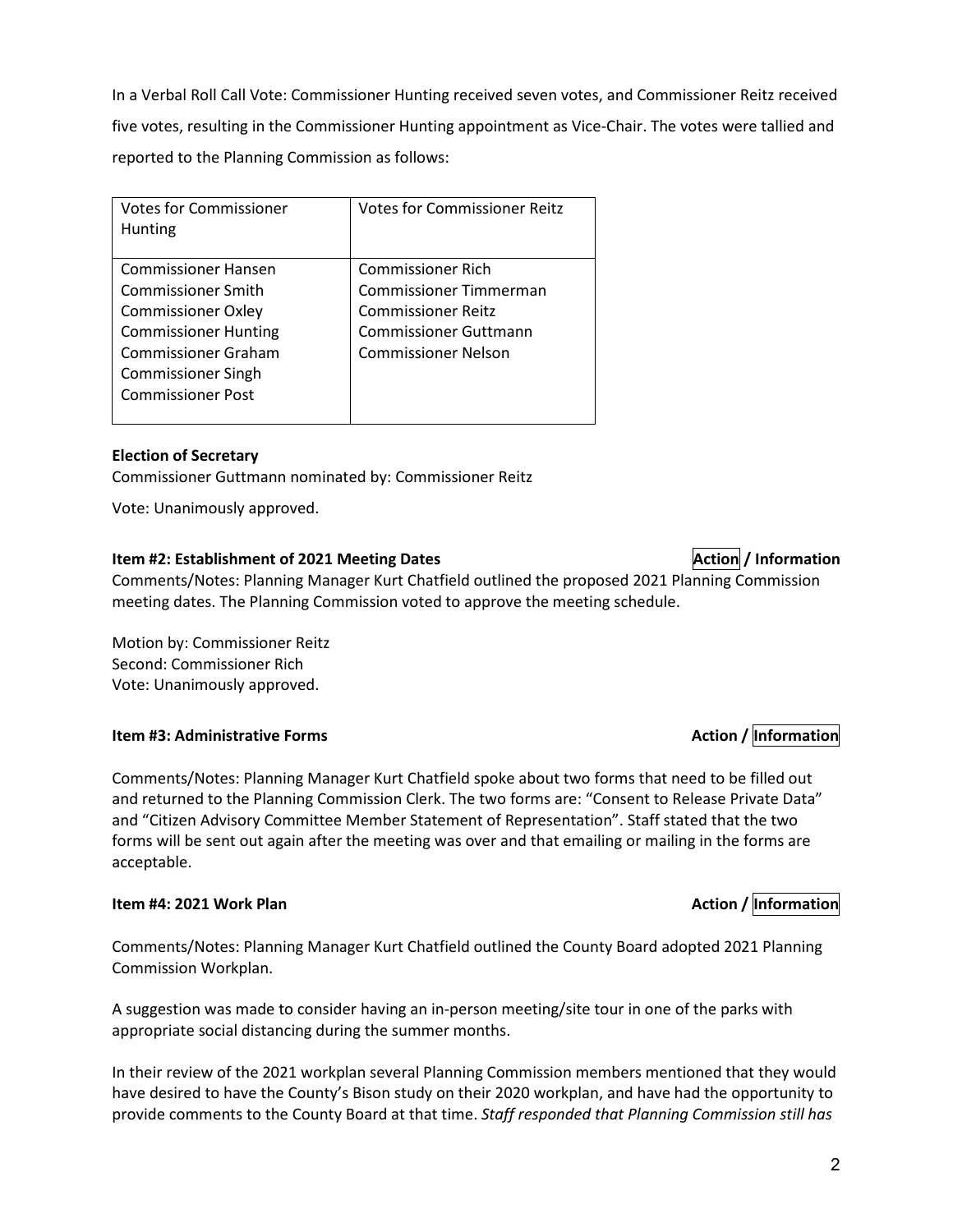*the opportunity to provide comments on the potential re-introduction of Bison in the park system as part of the update of the Spring Lake Park Reserve Master Plan.*

# **Item #4: Spring Lake Park Reserve Natural Resources Management Plan and Master Plan – Action / Information**

Comments/Notes: Lil Leatham, Senior Planner, and Joe Walton, Natural Resource Senior Ecologist, presented the Spring Lake Park Reserve Natural Resources Management Plan and Master Plan to the Planning Commission and responded to questions.

Questions and comments by Commissioners along with responses from staff (italics):

A comment was made about a statement in the draft plan that refers to erosion control along new segments of the Misssissippi Regional Greenway (MRG). Is the MRG complete through the park? *Staff responded that while most of the MRG has been completed, there is a section on the west end of the park that has yet to be constructed. The MRG erosion language could also apply to existing segments that have a few erosion issues.*

A concern was raised about tying natural resource projects to external funding, particularly if external funding becomes unavailable. Natural resource projects should be a priority and should be completed with County funding if external resources are unavailable. *Staff responded in agreement with the statement but also explained the strategy of seeking external grant funding and the county's successful track record to date. The County Board will need to provide direction if external funding is no longer available.*

It was noted that this plan is written in a way that is less precise and more flexible than a typical master plan in order to be responsive to the culturally sensitive landscape and the importance of the land to Native Americans. It is important to continue to engage the Dakota Tribal Historic Preservation Officers (THPOs) and avoid disturbing culturally sensitive sites, some of which are not yet entirely investigated. *Staff responded that the upper park by Schaar's Bluff will need follow up studies to determine where the programmatic vision can take place.* 

A commissioner expressed their appreciation for the partnership with Native American communities and wondered if funding has been discussed as part of a future partnership. *Staff responded that the partnership has been focused on sharing information and ideas and that there have not been discussions about funding partnerships to this point.*

A suggestion was made to show where public restrooms would be located on the plan graphics. *Staff responded that public restrooms could be added.*

A comment was made that the interior of the park is somewhat difficult to access and that a small parking area near the end of Hilary Path should be considered. *Staff responded that the poor condition of the existing minimum maintenance road and highly erodible ravine location makes a parking area at this location difficult, and there are several homes on Hilary path whose residents expressed concerns during the plan concept phase about the road becoming a primary park access road.*

A comment was made that the plan references removing Euro-American names. It may be more appropriate to be more clear about what names should be used in what situation. The use of Native American names or European names could be decided according to the nature of the place, historical significance, or cultural sensitivity of each site and situation. *Staff responded that the language was*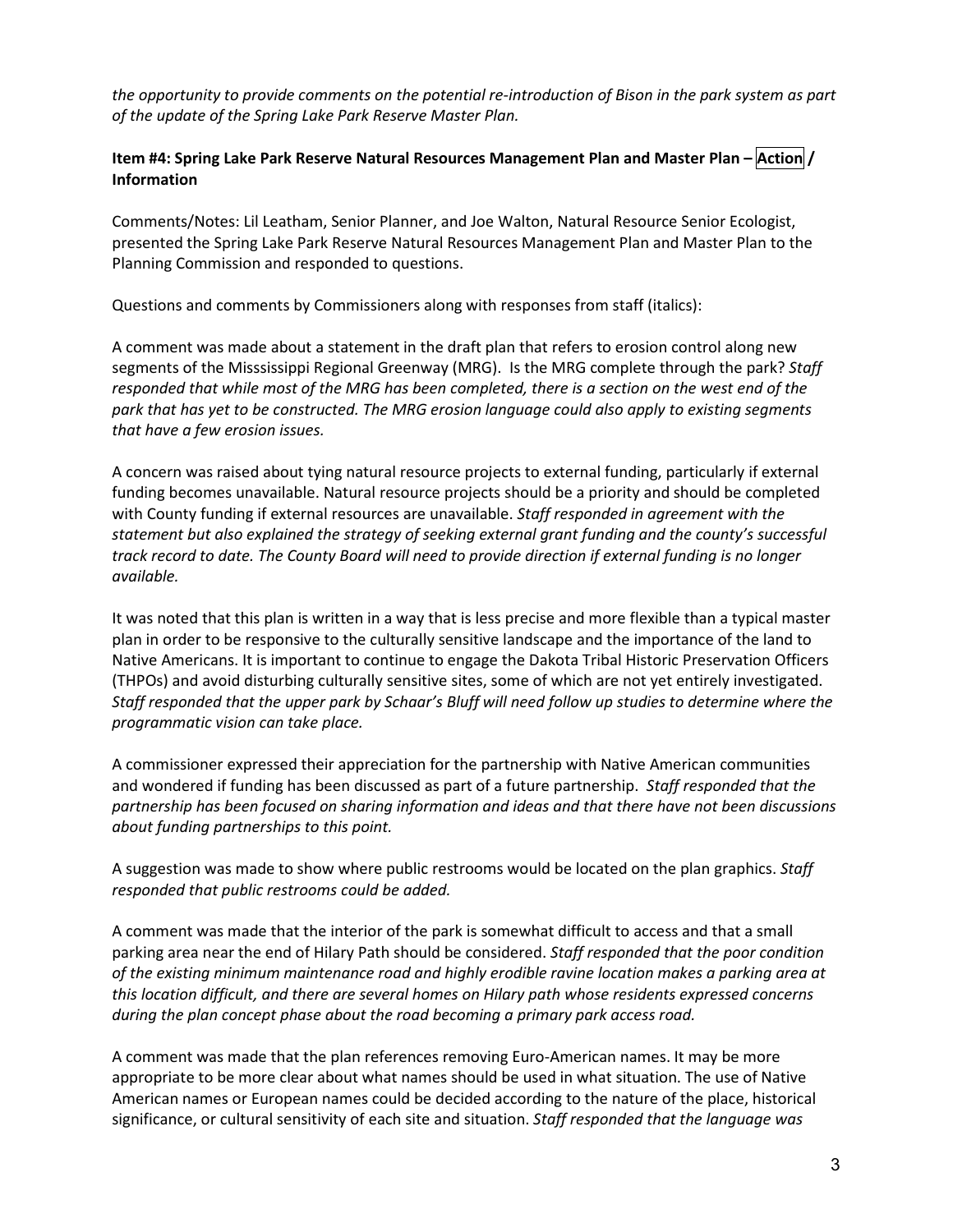*included to address the concern that many of the culturally significant sites, such as burial grounds, are currently named after European landowners. Staff will look at wording this section more clearly.*

A request was made to clarify how developed and undeveloped areas of the park are calculated, specifically as it applies to the 80/20 rule for park reserves. *Staff responded that they would provide documentation of how the calculations are performed.*

Several Planning Commissioners stated their support for recognizing the importance of this park to Native American people and for developing an on-going relationship with THPOs to protect and interpret the culturally important sites within the park.

Drew Brockman, Assistant Tribal Historic Preservation Officer for the Upper Sioux Community, thanked Dakota County staff for involving Dakota leaders in the investigation of culturally significant sites and the preparation of the master plan. Mr. Brockman described the on-site survey and stated that there is much more work to do. He mentioned the importance of the park to the Dakota people and that it is rich in history. He expressed optimism for a continued partnership with Dakota County.

Several Commissioners complimented and thanked staff for the quality of work on the master plan and the natural resource management plan.

Motion by: Commissioner Rich Second: Commissioner Timmerman Vote: Unanimously approved.

### **Item #5: 2021 Parks CIP Work Program – Review <b>Action 2 Action** / Information

Comments/Notes: Jeff Bransford, Parks Sr. Project Specialist, presented this item and responded to questions.

Questions and comments by Commissioners along with responses from staff (italics):

A comment was made that it is useful to receive an overview on Parks and Greenway CIP projects, and it would also be useful to receive a presentation regarding other CIP projects for highways, environmental protection, solid waste, etc.

A question was raised regarding whether the proposed Lebanon Hills Connector Trail is Lebanon Hills Park master plan. *Staff responded that the Connector Trail is in the master plan and that the next step is to conduct a feasibility/design study.*

### **Planning Manager Update and County Board Actions**

Comments/Notes: Kurt Chatfield, Planning Manager, provided the Planning Commission with an update on the following PDC and County Board Actions:

• Adoption of the Dakota County Groundwater Protection Plan

#### **Upcoming Public Meetings – Community Outreach**

| County Road 30 (Diffley) | Virtual Open House, Jan 22 – Feb 5                         |
|--------------------------|------------------------------------------------------------|
| School area improvements | https://www.co.dakota.mn.us/Transportation/PlannedConstruc |
|                          | tion/CR30Braddock/Pages/default.aspx                       |